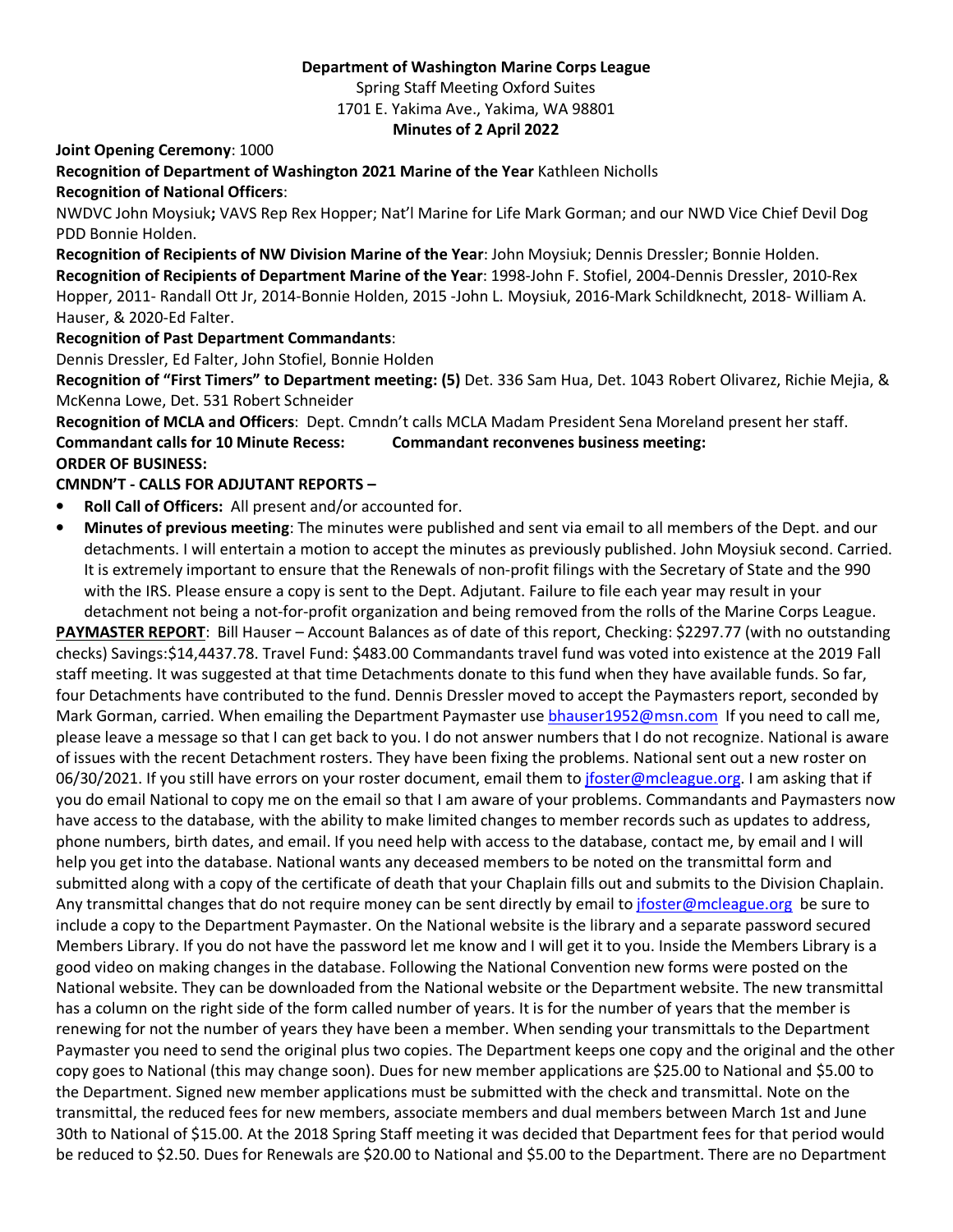fees for members paying for a life membership. The new National policy for returning processed transmittals is to email the transmittals back to the Department and Detachment Paymasters.

**CHAPLAIN'S REPORT: (SICK AND/ OR IN DISTRESS):** Chaplain Dennis Dressler – Although most covid restrictions were lifted in late July they are largely still in place for volunteering at the VA Medical Center; additionally, Chaplains have not yet been allowed back at the Washington State Veterans Cemetery unless requested by the family; in the last two weeks I have officiated at two funeral services. I attended our quarterly VAVS meeting via Zoom as we are still under COVID restrictions; additionally, I attended the Directors bi-monthly meeting with VSOs. Since the close of the Fall Staff Meeting, I have processed all Death Notices that have been provided from the detachments. The following are the members who passed during this period: Donald Dees 8/26/2021 Cpl Joseph P Bier, Norman Rubin 10/1/2021 Melvin M Smith, Thrine Crain 1/2022 Melvin M Smith Unit; Gordan Quesnell 12/22/2021 Yakima-Kittitas, Frank Donnelly 2/14/2022, Mt Olympus, Steve Mihovilich 2/18/2022 Twin Harbors, and Rudolph Frick 1/10/2022 Skagit Valley. **CORRESPONDENCE OF THE DEPARTMENT:** None.

- **REPORT OF OFFICERS:**
- **Commandant George Hilbish II** The Department currently is comprised of 15 Detachments and as of 3/23/2022 779 total members with 139 in arrears. Since the Fall Conference I have represented the Department at the Auburn Veterans Day Parade. Attended Detachment meetings with Detachments 504, 1119 and zoomed with 336. Attended an online database training session with National Commandant Johnny Baker and the National COO Bob Borka.
- **SrVice Commandant John Moysiuk** Currently, the Department Commandant is operational and active, thus my duties have been minimal. There has been a lot of activity in correspondence to National from Detachments which should be directed to the Department Staff to address. Please use your chain of command when addressing issues. There are currently over 1488 detachment Marine Corps League wide but there are only a handful of Headquarters personnel to address the membership issues being sent to National. Most of these can be easily addressed at the Detachment Commandant, Detachment Adjutant/Detachment Paymaster level. Should those billets want training to address the access to our database, it is available. Likewise, the Department Commandant and Department Paymaster have had an introduction to our database and should be able to address most membership issues before pushing those more challenging items to National attention.
- **JrVice Commandant Ed Falter** Additional Marines added to the Department since Fall Staff, 2021: 23 based on the feedback I received. I know that the Covid situation has dramatically slowed things down but, as things begin to open, the possibilities for recruiting will be available. Take charge, reach out, recruit.
- **Judge Advocate Shane Inman Excused Absence** There are no pending Chapter Nines currently in the Department. To date I have still received very few detachments by-law changes. I have received one proposed Dept. Bylaws change from John Stofiel of the Columbia River Detachment which were sent out to each detachment for review by each detachment and will be voted on at our next Convention in June. Follow up request and reminders were sent after winter staff meeting. Our Marine Corps League life has changed as well. As leaders of the Marines of your respective Detachments it is our duty to assist the members. There are always questions we do not have the answer, to but as a team we can find solutions to anything. To all Detachment Commandant's and Judge Advocates, PLEASE review your by-laws, and protocols yearly if possible as we are in changing times. As new Marines take on leadership roles this may help in the smooth transition.
- **JrPast Commandant Bonnie Holden** Commandant Council Meeting Mid-Winter 2022 Subjects discussed at the Commandant's Council Meeting during Mid-Winter were as follows: \*Complaints of National not responding to emails on problems with Membership. These emails should be directed to JD Foster and may take some time to be resolved. \*All detachments need to keep records with correct Date of Birth\ \*Date on the transmittal is the date you join. They need to be submitted immediately to preserve the date of application. \*Messages being sent through the Commandant need to be forwarded to the Membership –It may not be important to you but will be to the membership. \*Department five hundred for members at large. \*Atlas has much information and needs to be used. \*Complaint made during the meeting because the new plastic cards do not show if they are a member in good standing. Answer to this was that you should call the Home Detachment of the visiting member to see if they are in good standing. There was no answer as to what to do if you cannot reach them. \*They are renaming five hundred National Cemeteries.

# **REPORT OF STANDING COMMITTEES/ADVISORY COUNCILS**:

• **ROCK 32 CEREMONY** – George Hilbish – Next ceremony will be the last Saturday in August the 27<sup>th</sup>.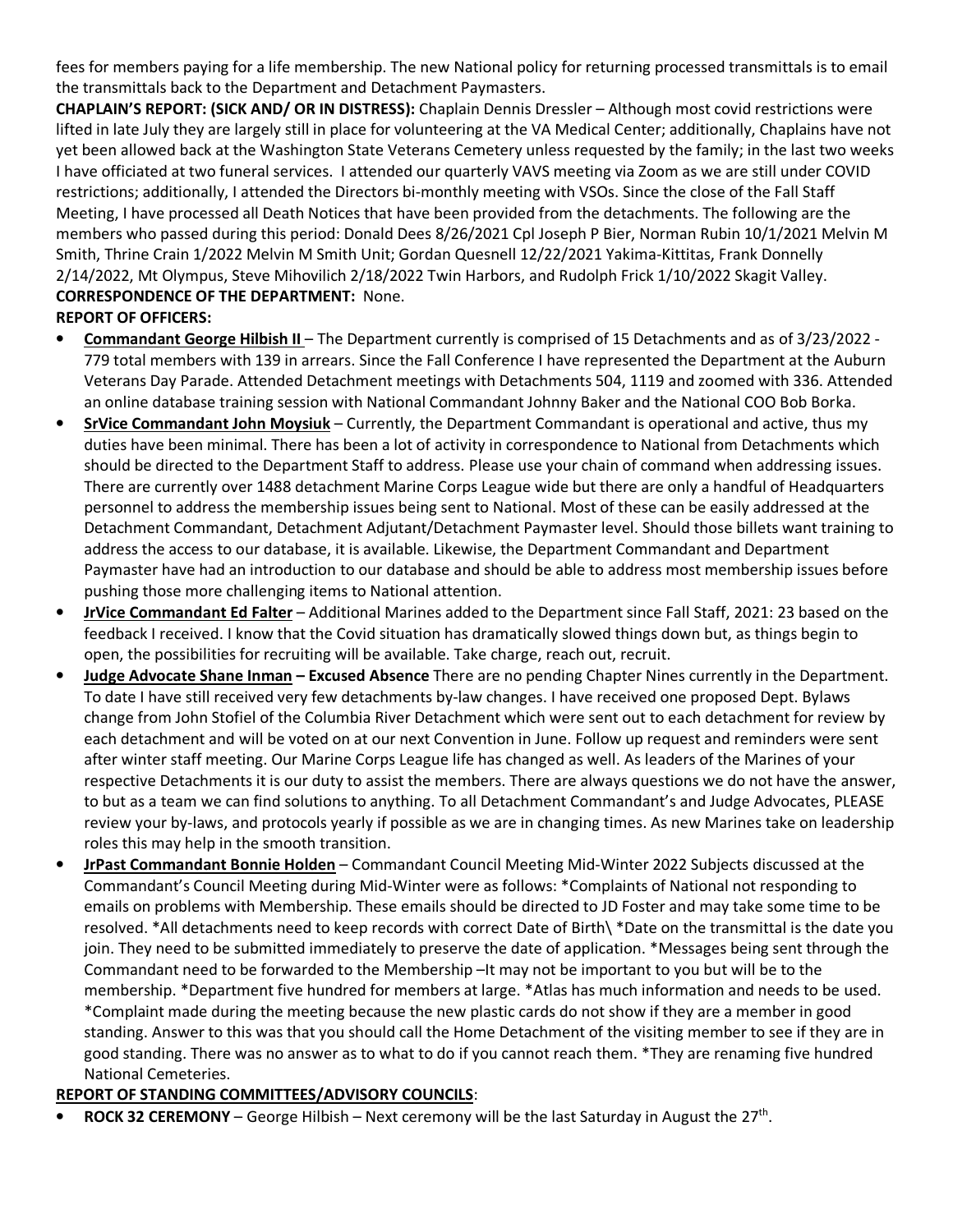- **VETERANS LEGISLATIVE COALITION** Shane Inman Absent Electronic report The (VLC) is a dues paying, membership based non-profit organization. The VLC is comprised of representatives from the 16 Veteran Service Organizations (VSO's) currently represented, members at large, and all Veterans of Washington State. The VLC during the legislative session organize into fire teams to facilitate the load of bills to either sign in to support or testify with a statement before the committees. I proudly serve as one of the fire team leaders. This year's bills that passed to the governor's desk for signature**: E2SHB 1181 ESTABLISHING PROGRAMS AND MEASURES TO PREVENT SUICIDE AMONG VETERANS AND MILITARY MEMBER**S Prime Sponsor: Representative Orwall Del to Gov \*Establishes a Suicide Prevention Community-Based Services Grant Program at the Department of Veterans Affairs to fund programs which provide support for veterans, military members, and their families. \*Directs Veterans Affairs to create a database of resources for veterans and their families about mental health and suicide and to develop electronic means to disseminate this information. \*Requires all new public works programs after July 1, 2024, to include signs publicizing the 988-crisis hotline. \*Reestablishes the Suicide-Safer Homes Task Force at Veterans Affairs. \*Establishes an account allowing the Secretary of State to raise funds for a Washington State Global War on Terror Memorial, which must include a component designed to reflect on the veterans and service members who died by suicide after serving in the War on Terror. **SSB 5546 CONCERNING INSULIN AFFORDABILITY** Prime Sponsor: Senator Keiser C 10 L 22 Effective date 6/9/2022 \*Limits out-of-pocket expenses for a 30-day supply of insulin to \$35. **SHB 1642 CONCERNING THE WASHINGTON NATIONAL GUARD POSTSECONDARY EDUCATION GRANT PROGRAM** Prime Sponsor: Representative Leavitt (SB 5614 Senator Randall) Del to Gov \*Modifies eligibility requirements and the award amount for the Washington National Guard Postsecondary Education Grant Program. **SB 5545 CONCERNING SURVIVOR BENEFITS** Prime Sponsor: Senator Wagoner C 45 L 22 Effective date 6/9/2022. \*Clarifies that a surviving spouse or domestic partner of an eligible veteran or National Guard member is eligible for tuition waiver benefits for ten years after the death, total disability, or POW or MIA status of the eligible veteran or National Guard member. \*Adds the date of federal determination of death or total disability as a qualifying event for the ten-year period of eligibility for the waiver. **ESSB 5874 CONCERNING RESIDENCY OF STUDENTS AFFILIATED WITH THE MILITARY**: Prime Sponsor: Senator Nobles Del to Gov \*Expands residencies for all active duty, veteran, and dependent students who are eligible for educational benefits under certain federal law. \*Modifies residency for dependents to include spouses, state-registered domestic partners, and dependents of military members including National Guard and reservists. \*Adds a definition for child. • Modifies residency for certain students to require that the student has lived in Washington for one year prior to enrollment in higher education, primarily for reasons other than postsecondary education. **HB 1122 CONCERNING THE RETIREMENT AGE FOR STATE GUARD MEMBERS** Prime Sponsor: Representative Lovick Del to Gov \*Eliminates the age restriction for enlistment with the Washington State Guard. \*Allows the Adjutant General to extend the service age of an active member of the Guard under certain conditions. **ESHB 1357 CONCERNING VOTERS' PAMPHLETS FOR OVERSEAS AND SERVICE VOTERS**: Prime Sponsor: Representative Mosbrucker Del to Gov \*Requires that county auditors mail or send a printable electronic version of the statewide and local voters' pamphlets to service and overseas voters who request them**. SB 5615 DESIGNATING PICKLEBALL AS THE OFFICIAL STATE SPORT** Prime Sponsor: Senator Lovick Del to Gov \*Designates pickleball as the official state sport
- **AMERICANISM** Bonnie Holden Americanism Award is in the https://www.mclnational.org Website in the Library. Follow the directions precisely as they will take points off for anything that is not according to the rules. The books need to be handed in by 1500 on Tuesday of the National Convention and are available for pickup on Thursday. I will be going to National Convention this year and anyone that cannot attend can get the book to me during the Department of Washington Convention and I will hand carry to the Convention. Any questions on the awards or rules I can be contacted at 360-339-3446 or by email bonnie.holden@hotmail.com 2021 Americanism Awards were supposed to be announced at the Mid-Winter Conference. They were not brought and therefore will be given out at the 2022 National Convention. A list of winners was not given.
- **EAGLE SCOUTS**  Bonnie Holden The Marine Corps League National Headquarters website has the form for the Eagle Scout to complete that you can print. I distributed this as well as this information at the Spring Staff Meeting as well as the Department Convention in June 2021. I only received three out of the 15 Detachments who responded. I will have to conclude from this that twelve of our Detachments are not pursuing Eagle Scout Awards in the State of Washington. There are embossed awards that can be purchased at the Semper Fi store for this purpose. I would like each detachment to contact me on regular intervals which are listed for this purpose. Even if you have a negative report, please turn that in so that I know that I have reports from all detachments. Period of July 1 each year to December each year should be reported by January 15 Period January 1 each year to June 30 each year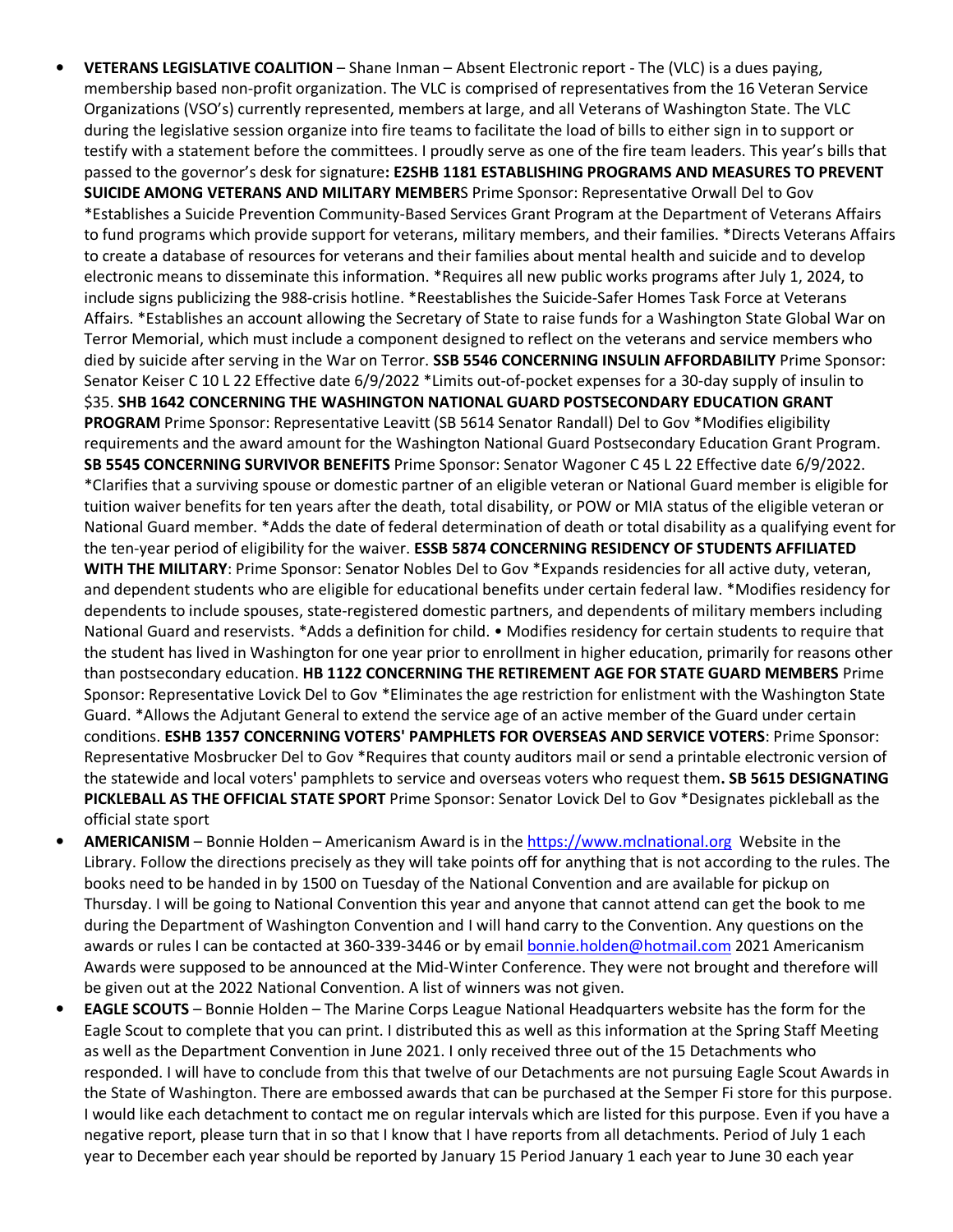should be reported by July 15. If it is easier for you to have a monthly list to send each 6 months, I can then tally each of the detachments for the period that I need to report. My email information, phone number and address are listed below. You can call me if you have questions. But a written report can either be mailed or emailed and is needed. My address, email, and phone at the end of this report. The above was the report given in October of 2021. To date I have received three reports. From the following detachments 336, and 1119. As asked, I did not receive negative report or even reports that a detachment was not pursuing this award in their area. Contact info: 360-339- 3446 bonnie.holden@hotmail.com 17823 Gilbert St SE Tenino Wa 98589

- **NOMINATIONS** Bonnie Holden Our nominations for Elected Officers for 2022-23 are: Commandant John Moysiuk, SrVice Cmndn't Ed Falter, JrVice Cmndn't Shane Inman, and Judge Advocate Joel Cartwright. Elections will conducted at the Department Convention where nominations may also be taken from the floor.
- **MEMBERSHIP** Bill Hauser Member #s as of 03/31/2022: Regular members PLM-381, Paid 195 Total Paid (PLM + Paid) = 576 Unpaid-107; Associate PLM-25, Paid-39 Total Paid (PLM + Paid) = 64 Unpaid - 24; Multiple: PLM-3. Paid-2 Total Paid (PLM + Paid) = 5 Unpaid 1; Total PLM-409, Paid-236 Total Paid (PLM + Paid) = 645 Unpaid 132
- **WEB SERGEANT**  Bill Hauser The Department website is located at https://www.mcldeptwa.org/ In the period February 27 to March 26, 2022, we had 62 Unique Visitors with 172 page views. The average visitor time on the website was 4 minutes and 49 seconds. Following the National Convention new forms were posted on the National website. They can be downloaded from the National website or the Department website. If your Detachment has something going on and you have photos. Send them to me and I will post them on the website. On the Department Website you can find information about Current Officers and their email addresses, Detachments meeting times and locations and their Officers. Also, a calendar of Upcoming events is available. Information is available on the Devil Dogs, the Pack Officers, Pounds, and Pound Officers. Standing Committees, Recruitment and Retention, Fleas, and Auxiliary information is also available.
- **DIGITAL TRANSFORMATION** –Rick Flath The committee met prior to last year's Fall Dept. Meeting. Based on this meeting we agreed to meet with the Dept of Louisiana the Friday prior to our Dept. Meeting. As they have transformed the Dept and detachments to a digital state. That fell through and Dept Commandant was going to setup a new date for us to meet.
- **MARINE FOR LIFE** Mark Gorman The M4L Washington Maj. Ace Nelson has started face to face network meeting at the Scuttlebutt Brewing Co in Everett on the first Tue. of each month. Has held two.
- **VAAC REPRESENTATIVE** –Ron Black We have had one online meeting since January and 2 VAAC Town Hall Meetings as of March 24th, 2022; **January 2022**, the VAAC held a Veterans Town Hall at the American Veterans Post in Tacoma WA. It was shared that the VA Health Care System here in WA want to do as much Telehealth via computer as possible, the VA believes this is the future in providing Dr Appointments for those veterans that would benefit from Telehealth or a phone contact from VA medical provider. The Olympia CBOC is offering a scheduled Dr. visit by Telehealth or phone call. I am finding that many veterans that relied on the Chehalis CBOC are not happy with the route the VA Health Care system here in WA. is headed, it continues to be difficult to speak to a live person for the purpose of requesting community care needs. Veterans are finding their appointments at Olympia CBOC being rescheduled due to lack of a Clinic doctor. VAAC Ron Black questioned about the Telehealth virtual Dr. Appointments or phone appointments with their VA provider what will be the procedure should the veteran living an hour or more from Olympia do if a lab sample is needed? That has not yet been decided. It was suggested that in those situations where veterans would be authorized community care to have those lab works done near the veteran's location but the whole program is in the building stages. **February 2022** VAAC Meeting via online Microsoft Teams Meeting most of the meeting was devoted to in house discussions relating to the VAAC Committee and to have VAAC members report on their work in putting together future VAAC Town Hall Meetings, MCL Ron Black gave his report to the committee regarding the VAAC Town Hall which will be held on April 21st, 2022, 10:30- 1:00 at the Elks Lodge in Aberdeen WA. Ron Black reported that the Elks agreed to welcome the VAAC team, speakers and WDVA to hold the Town Hall there, Black reported that he had contacted speakers who would be able to provide useful local information to veterans and family. Everything is scheduled, newspapers, radio stations and contact with local veteran's groups/post will be accomplished by April 1st or sooner. **March 2022** VAAC Town Hall meeting in Burlington WA was well attended by VAAC members, WDVA and scheduled speakers. **April 21st, 2022,** Veterans Town Hall Meeting @ Aberdeen WA. MCL member/ VAAC Ron Black was directed by the VAAC president to do the work needed to bring a in person Veterans Town Hall meeting to either Grays Harbor or Pacific County WA. Ron Black reports that the location and speakers have been secured and all is now needed is getting the word out to local media, veterans' groups, and city-county agencies. The VAAC Town Hall will be held 21 April 2022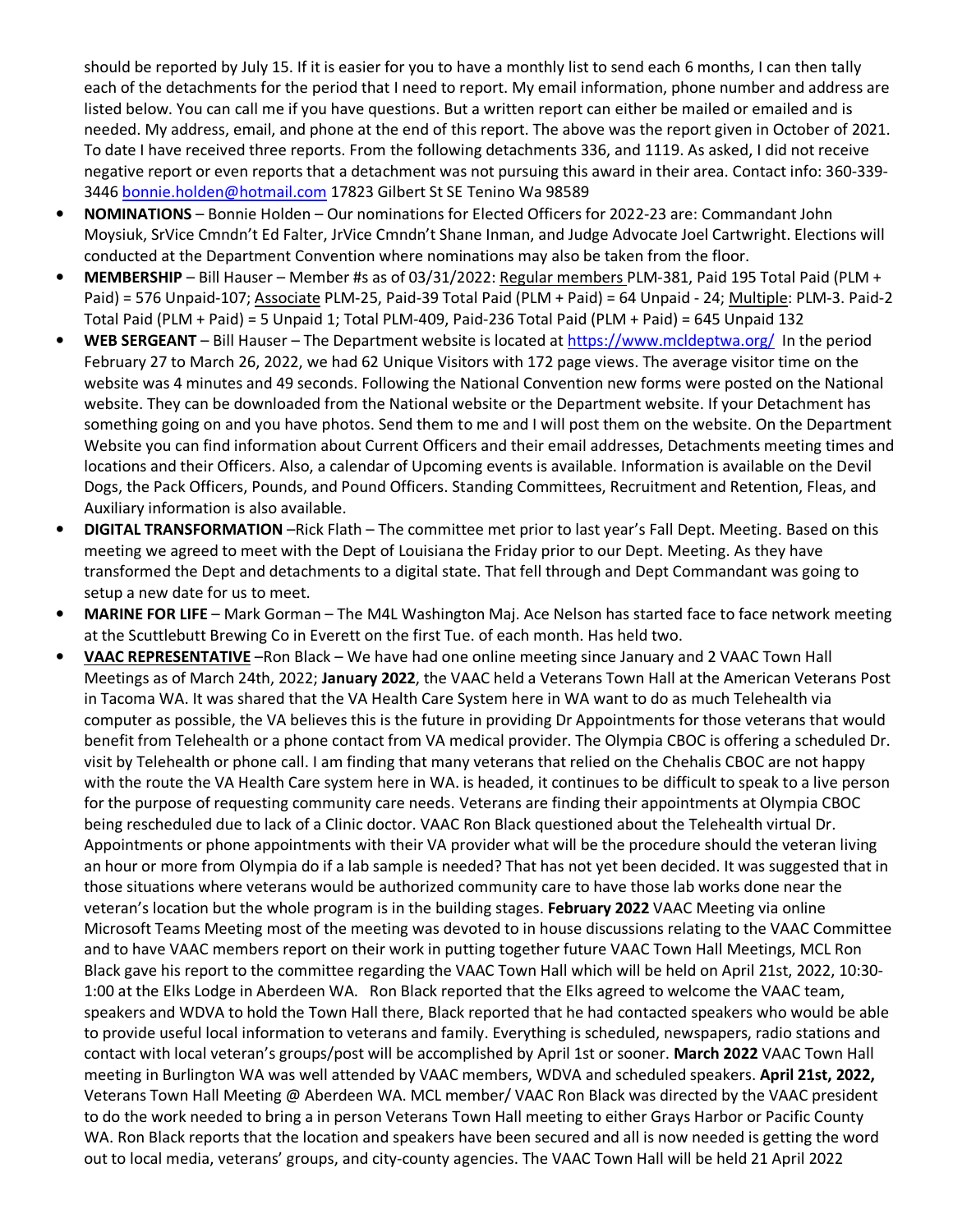Aberdeen WA. Elks Lodge 1030 to 1300 open to all veterans, families, officials, and community. Scheduled Speakers for the event: one. Washington Department of Veterans Affairs / Benefits and Services for WA. Veterans; two. Work source – Veteran's employment and training; 3. Grays Harbor County Veterans Relief Fund –obtaining assistance, qualifications, what is needed. All members of the Marine Corps league are encouraged to participate by going to the WDVA Facebook page at the scheduled Town Hall meeting time and watch live, you will be able to post questions online, if you are able to attend in person please do so, the MCL should be seen and accounted for. When the April Town Hall meeting flyer is made available, I will submit it to the League for distribution please email and share the flyer with other groups you may be a member of.

- **MARINE OF THE YEAR**  Pres. Ron Black/Secretary Mark Schildknecht The Marine of the Year Society will meet during lunch, and it is requested that the MOY Society mbrs go to the head of the chow line.
- **PUBLIC RELATIONS/NEWSLETTER** Charles Ames Resigned
- **YOUNG MARINES' LIAISON** Ed Falter *\*Lewis County Young Marines* currently has 6 members, and we are drilling half days due to Covid. I believe this will be increased now that mask requirement has been lifted. We have 3 active adult leaders. We have been drilling the 1st and the 3rd Saturdays of the month. We have 4 YMPVT, 1 YMPFC and 1 YM Recruit. *\*Seattle Young Marines* are currently holding at 9 kids and still in our same location at the American Legion in Kent. We meet twice a month for 5 hrs. each time. We are very slowly getting more community service hours but still working on it. We recently had a MCL person come out to see us and what we do and to offer their detachment 336 to volunteer and collaborate on community service and activities. Otherwise, we are just holding a slow steady pace working on activities for the upcoming summer*. \*Tri-Cities Young Marines* we are back to our normal training schedule after the WA. State pandemic restrictions were lifted. We currently have 30 Young Marines. We have several encampments scheduled for this year as well as numerous community service events that we will be participating in. J.L. Carlyle Unit Commander. *\*Lewis and Clark Young Marines* Our unit is in very capable hands, and we look forward to a successful and growing next 2 years. Our Drills are every other Saturday of each month with Thursday Evenings set aside for study nights. • 10/16/21 - 11 recruits graduated and joined unit. • 11/10/21 Provided support to the Columbia River Det at their 246th Corps Birthday celebration dinner. • 11/11/21 Flag Retirement Ceremony VA Campus Vancouver, WA and Veterans Day Ceremony posted color guard at Fort Vancouver • 12/17/21 Our Annual YM Birthday Celebration has been cancelled. (COVOID) but did hold a small celebration on our Thursday Study Night. • 12/15/21 Color Guard for Portland Trailblazers game night • 12/18/21 Annual "Wreaths across America Program" we posted wreathes on graves at Evergreen Memorial Garden Veterans locations. • 12/29/21 Color Guard for Portland Trailblazers game night • 01/9/22 Color Guard for Portland Trailblazer game night • 01/8/22 Our YM Boot camp started on 8 Jan 22 with 15 recruits; Our new meeting location is at the Footsteps Nazarene Church 747 Pioneer St, Ridgefield, WA ; • 01/29/22 1230-1400 the Young Marines stood in a flag line with the SW WA Patriot Guard Riders to honor and remember L/CPL Adam Q. Emul. "Never to be Forgotten Ceremony" • 03/01/22 New leadership voted in see results above. Past CO Devin Lewis has joined the ranks of the border patrol in Arizona. • 03/05/21 Community Service helped plant more than 300 trees and shrubs along Burnt Bridge Creek in Clark County. • 3/19/22 15 Recruits graduated and have joined the unit. 2 of our YM program. high School Seniors will be graduating and headed for Marine Corps boot camp. • 3/30/22 Community Salutes High School Seniors going into the Service. Set up, handing out programs to arriving guests, tear down. R/s John F Stofiel, Det. YM Liaison *\*Spokane County Young Marines* currently have 14 members with 6 adult volunteers who help. We have been busy and meet every first and third Saturday of the month at our local VFW 1435. Within the last 6 months we have partnered with Homeland Security to have a Drug Demand Reduction presentation along with a Physical fitness test at their facility, held a fire prevention class at a fire station, swim qualifications at the YMCA, helped with numerous community service events with WA State Fallen Hero's, Big Horn Show, our VFW, and toys for tots. We have also had a bootcamp for new recruits. \*Columbia River Young Marines Currently we have 26 youth and 6 staff that are active. We have been meeting weekly this year, and with spring finally here, community service projects are beginning as soon as next week. Our local MCL liaison, Mr. Mike Ridgel, has been active with our unit and is a guest speaker in one of our upcoming trainings.
- **TOYS FOR TOTS** LouAnne Harrey The 2021 T4T report shows 12 Detachments participating. Total families served 1213, Kids served 269,550, Orders filled 566,606, \$ expended 26061.50.
- **VAVS** (VA Volunteer Services) Rex Hopper A message from the National VAVS Representative is to remind Commandants to advise the Detachment VAVS Rep that it is time for AJR (annual joint review), and they may have to remind their Volunteer Specialist who are often preoccupied with other tasks and forget. AJR is the only way that the League can see, not only the hours volunteered, but the amount of donations made to the VA by the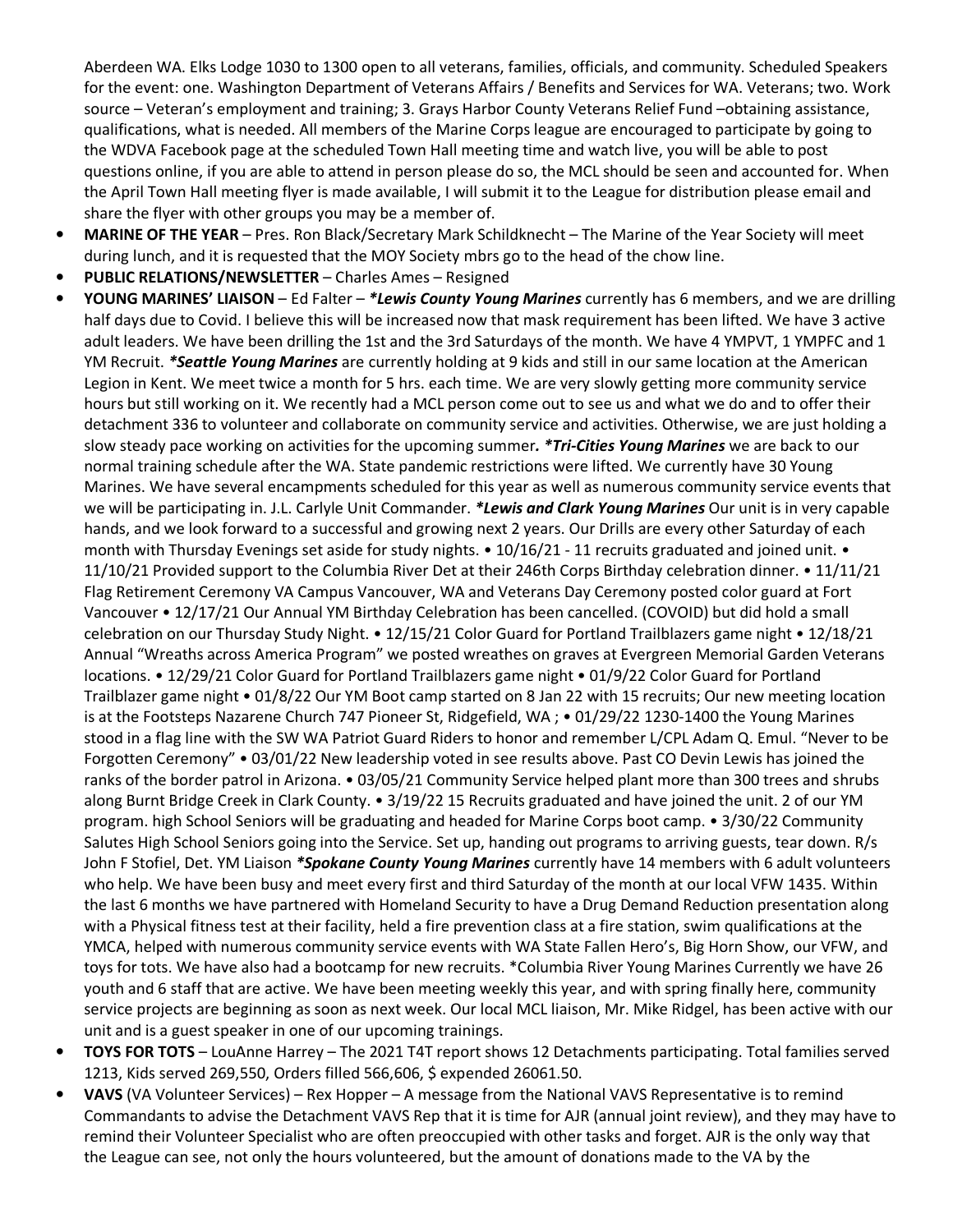detachment. Also below is a list of scheduled volunteers and actual hours credited for Seattle, Spokane, and Vancouver and total for National, beginning 10/1/2020, ending 6/30/2021: Seattle 12 Volunteers 392 Hrs.; Spokane 3 Volunteers 169 Hrs.; Vancouver 6 Volunteers 284 1/2 Hrs.; Nationally 1,1239.00 913,319.00 hours

- **AWARDS:** John Stofiel I Have delivered to Dept. Officers, Committee chairs and each detachment via email a document concerning submission of members for recognition by the Dept. Commandant at our annual convention. If your detachment did not receive let me know and I will put a hard copy in the mail.
- **TRAINING OFFICER** Vacant John Stofiel Marine Nilson dropped his mbrshp in the League.

## **REPORT OF DETACHMENT COMMANDANTS**:

- 1. **PUGET SOUND DET. #336**: Rick Flath *Membership* Detachment membership since the fall has continued to grow due to the capabilities from online registration off our website along with recruiting efforts. We added at total of three new members since Fall Department meeting in October. Still need to identify a new Jr Vice Commandant but have a committee led by Past Commandant helping drive members. Also filled our Judge Advocate position. Members - 47 Regular and 2 Auxiliary for a total of forty-nine members; *Marine Corps Birthday* –N/A; Marine for Life –Maj. Ace Nelson has started face to face network meeting at the Scuttlebutt Brewing Co in Everett on the first Tuesday of each month and has delivered two so far in 2022. *Toys for Tots* – In 2021 the amount spent for toys purchases \$239,809.00. Total amount spent for other than toys \$9,873.57 which equate 3.95%. Total donations collected locally \$45,977.33 with a total number of children receiving toys 11,6953 average number of toys given to each child 1.58. Total number of Toys, Books, and Stocking Stuffers distributed by your local campaign or Unit. DOES NOT include gifts transferred to another Local Campaign(s) or UNIT(s) Total number of toys: 178,841 Total number of books: 2592 Total number of stocking stuffers: 22,516; *Pistol & Rifle Competition* – Detachment has a Pistol/Rifle shoot for May 21, 2022, combined with BBQ at the Issaquah Sports club. Cost is \$20.00 to shot and the BBQ if free. If you like more details, please reach out to us via website or email me as we would love to have other detachment join us for this event which is on Arms Services Day. *Marine Rose Program* – We are looking to run 3 – 5 events on same day for Memorial Day, 4th of July and either Labor Day or Veterans Day. *Deputy VAVS* –Nothing report as they are still Covid-19 restriction, however we are looking to conduct a BBQ in September at Seattle VA Hospital; *Honor Guard – Leatherneck Honor Guard* – September 2021 - March 2022 - 263 Committal Services at Tahoma National Cemetery; *Eagle Scout* – We are working to reengage with local Boy Scouts, as our Judge Advocate son is involved and he also was an Eagle Scout and recently connected with the Chief Seattle Council to get us reengaged. *Detachment Facebook Page* – 877 Followers – *336 Detachment page* (+117) 117, Page Reach past 30 days (-16) 463 Followers – *Honor Guard page* (+269) 181 Page Reach past 30 days (-80) Totals – Detachment & Honor Guard Pages Combined 1340 Followers (+61) 298 Reach past 30 days; *The detachment website* https://www.pugetsoundmarines.org/ was given added security through an SSL certificate and has had a 99.9% uptime rate. Monthly number of unique visitors in October 2021 was 4,769. In March, the monthly number of unique visitors reached 12,290. Events are regularly updated on the website as well as important community notices and events. Membership communication through the email listserv has been most effective and a huge improvement to maintain contact with members*. Detachment Twitter account* https://twitter.com/MCL336 has been showing impressive results in following counts in relation to following accounts (233 following/1,402 followers). Engagement Prominent Twitter accounts that have followed the detachment's Twitter account include: Actor Stephen Baldwin, the WA Veterans Affairs, the Krulak Center, Young Marines, FORSCOM, the Fisher House, Gunnery Sergeant Jessie Jane Duff, and Medal of Honor recipient Woody Williams; *The det.'s LinkedIn account* https://www.linkedin.com/in/mcldetachment336 continues to improve with contact of local services to veterans and potential members for the detachment. Current Connections/Contacts is 749/5,070 and continues to grow.
- 2. **TRI-CITIES DET. #337:** Mike Ridgel/Sean Elder We had one new Join which became a Life Member during Q1 2022. Our Detachment members participated in the West Richland Veterans Day Parade on November 6th, 2021. The Detachment members actively lead and supported local Toys for Tots 2021 campaign. Our Detachment members also continue to support the two local Young Marines Units. Detachment 337 continues to meet at American Legion Hall in Pasco in 1830 on the first Tuesday of the month.
- 3. **TWIN HARBORS DET. #442**: Ron Black Since the loosening of covid Restrictions, Twin Harbors Detachment 442 has seen an increase of members attending in person detachment meetings. We are back to pre-covid participation levels. Losses: I am sad to report that after a long struggle with health issues Twin Harbors Marine Steve Mihovilich #46568 passed away on February 18th, 2022, his wife Arlene said that there will be a memorial service scheduled later. Steve was a long-standing member of our detachment and was active in supporting the chapter and attending monthly meetings. A death notification was submitted in February per league requirements. Twin Harbors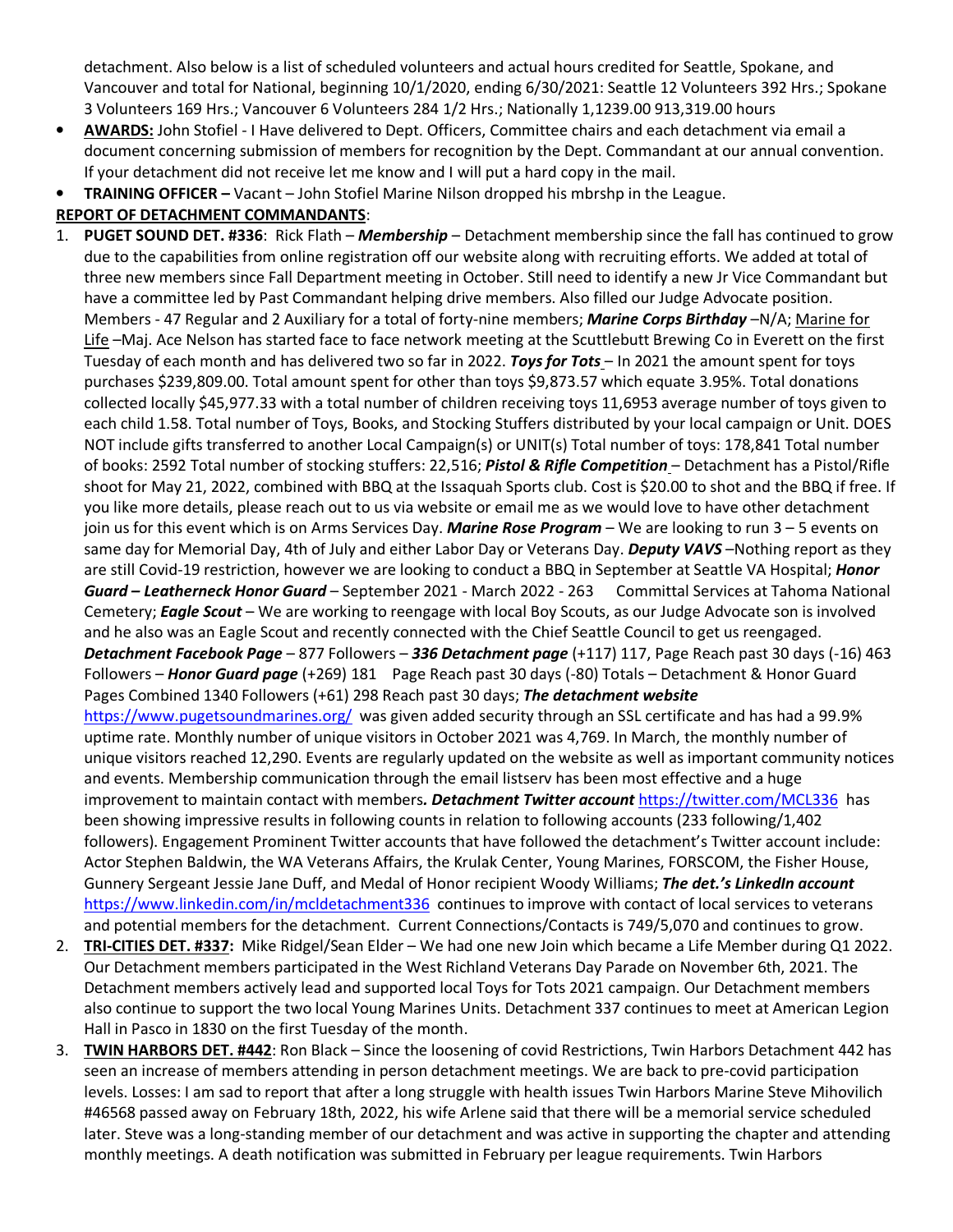participated in the MCL Rose program and received donations of approximately \$800.00. These funds will be used to support youth and veterans in Pacific and Grays Harbor Counties. Twin Harbors Detachment has awarded the Associate of the year medal to Associate Member Betty Restau for her twelve plus years in support of the detachment. On March 13th, Twin Harbors members and spouses made a surprise "unannounced" visit to the home of Marine Irv Stephens who has been unable to attend detachment meetings due to ongoing physical problems. He was shocked to see all the cars drive up to his home with twenty-two visitors bringing everything needed for a Sunday Potluck dinner. Although he was not aware of this plan, he was delighted to see us and appreciated how much we cared about him. Irv is one of our two surviving Company B chosen few MCL members.

- 4. Olympia Det. #482: Shane Inman W have continued to hold in person meetings and reach out to all members. The Detachment is continuously working on changes to the By-Laws and updates. We have added seven new members since the last report, participated in a successful toy for tots' campaign, and continue to participate effectively in the community. Quilts of Valor has performed ceremonies for veterans of all branches through the detachment platform. The Detachment is supporting, currently one Eagle Scout project and continues to build the relationship with the local scouting programs.
- 5. **PIERCE COUNTY DET. #504**: Mike Edwards The Pierce County Detachment currently has sixty-one life members, one dual member, and eighteen annual members three of them being in arrears, for a total of seventy-nine paid members. The Detachment held a small gathering to celebrate the 246th Birthday of the United States Marine Corps Another successful Toys for Tots season has come and gone, we assisted in delivering 44,378 toys, books, and stocking stuffers to 40,376 children. The program has 3,927 books, stocking stuffers and toys as carryover for next season. 2022 Election and installation of Detachment Officer was completed in December 2021. The Detachment presented nine Eagle Scout awards since the beginning of the year.
- 6. **OLYMPIC PENINSULA DET. #531**: Ted Streete *October 2021*: \*Detachment 531's monthly Business Meeting was conducted on October 6, 2021, at VFW Post 2669 in Port Orchard, WA. \*The Leatherneck Honor Guard, comprised of Marines from Detachments 531 and 336, performed Honor Guard duties at Tahoma National Cemetery. \*The Detachment 531 Monthly Breakfast occurred on October 21st at All-Star Lanes in Silverdale, WA. **November 2021**: \*Detachment 531's monthly Business Meeting was conducted on November 3, 2021, at VFW Post 2669 in Port Orchard, WA. \* New Detachment 531 officers were elected. \*New member, Marine Steve Wilder, joined the MCL. \*Detachment 531's initiated its support of the Toys for Tots Campaigns for Kitsap and Mason Counties. \*The Leatherneck Honor Guard, comprised of Marines from Detachments 531 and 336, performed Honor Guard duties at Tahoma National Cemetery. \*The Detachment 531 Monthly Breakfast occurred on November 18th at All-Star Lanes in Silverdale, WA. *December 2021*: \*Detachment 531's monthly Business Meeting was conducted on December 1, 2021, at VFW Post 2669 in Port Orchard, WA. \*Detachment 531 officers were installed. \*Detachment 531's continued its support of the Toys for Tots Campaigns for Kitsap and Mason Counties. Toy distribution events for Mason County were held on December 17th and December 18th. The Toy Distribution Event for Kitsap County was held on December 18th. \*The Leatherneck Honor Guard, comprised of Marines from Detachments 531 and 336, performed Honor Guard duties at Tahoma National Cemetery. \*The Detachment 531 Monthly Breakfast occurred on December 16th at All-Star Lanes in Silverdale, WA. *January 2022*: \*Detachment 531's monthly Business Meeting was cancelled due to inclement weather. \*The Leatherneck Honor Guard, comprised of Marines from Detachments 531 and 336, performed Honor Guard duties at Tahoma National Cemetery. \*The Detachment 531 Monthly Breakfast occurred on January 20th at All-Star Lanes in Silverdale, WA. *February 2022*: \*Detachment 531's monthly Business Meeting was conducted on February 2, 2022, at VFW Post 2669 in Port Orchard, WA. \*The Leatherneck Honor Guard, comprised of Marines from Detachments 531 and 336, performed Honor Guard duties at Tahoma National Cemetery. \*The Detachment 531 Monthly Breakfast occurred on February 17th at All-Star Lanes in Silverdale, WA. *March 2022:* \*Detachment 531's monthly Business Meeting was conducted on March 2, 2022, at VFW Post 2669 in Port Orchard, WA. \*The Leatherneck Honor Guard, comprised of Marines from Detachments 531 and 336, performed Honor Guard duties at Tahoma National Cemetery on two separate dates. \*The Detachment 531 Monthly Breakfast occurred on March 17th at All-Star Lanes in Silverdale, WA \*The Detachment 531 "Time and Place Committee" vetted a venue for the upcoming State Convention. \*There was a new savings account established for the NCO swords that will be given annually to the Color Sergeant at Marine Security Force Battalion, Kitsap Naval Base Bangor. There was an anonymous donation of \$5,000 to start up this account.
- 7. **MELVIN M SMITH DET. #586**: Jim Brown present Tim Kruse Since the last meeting, the Melvin M. Smith Detachment celebrated the Marine Corps Ball with Papa Battery for the last time before the move to Yakima. We had an all-female Marine cake detail for the ball that did an excellent job. Toys 4 Tots we served approximately four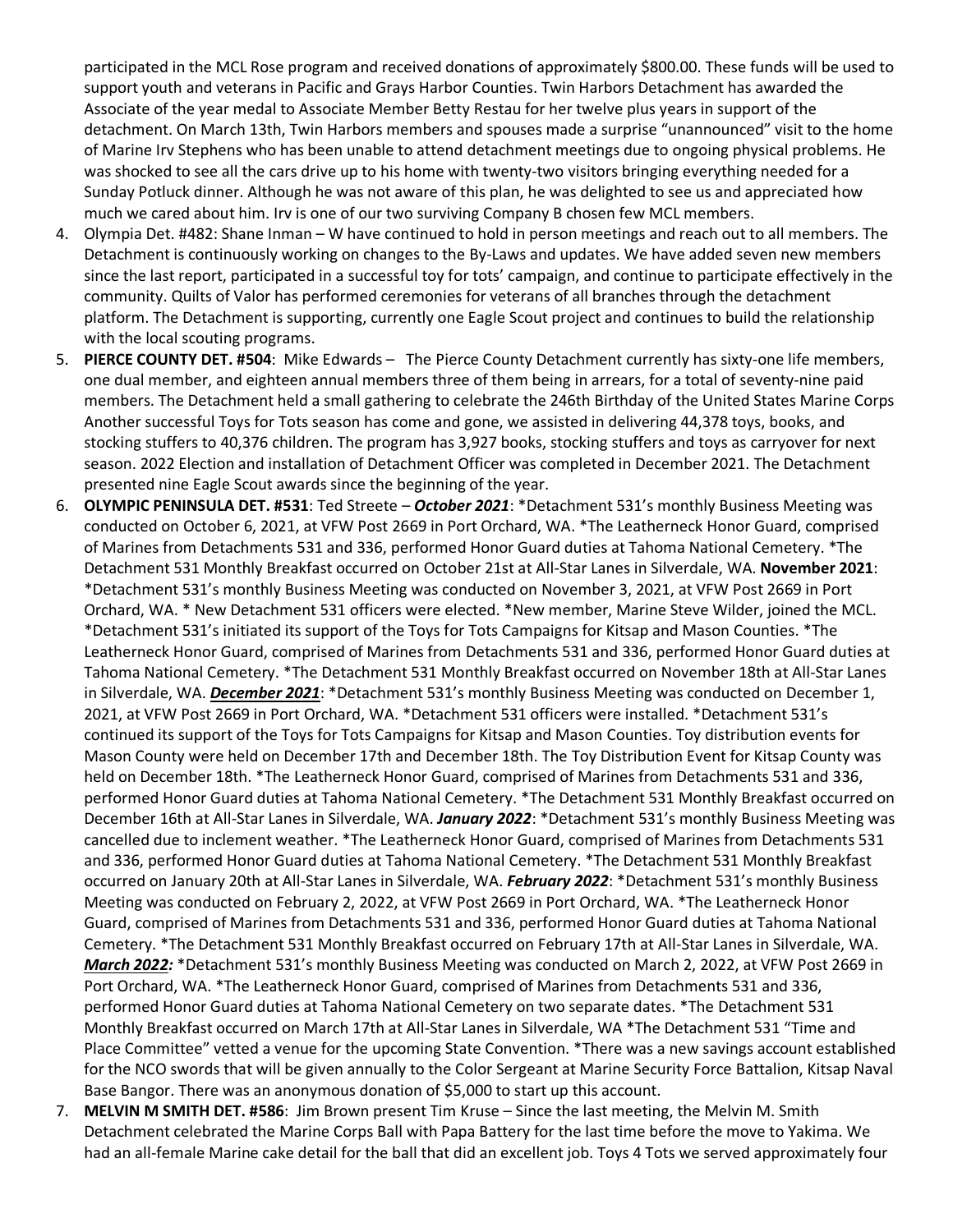thousand families and the T4T Spaghetti dinner added the finishing touch. We are currently planning to restart the SOS breakfast in May and the M1 Gun Show raffle. We have 120 paid members, ten new members since last October. The monthly meeting is averaging twenty members. Working to get members back into the fun. April is our White Elephant dinner and Auction with the Auxiliary. Our Detachment has a great Honor Guard group and growing! Our focus now is on membership and member involvement. Our planning committee is meeting in April to fill the rest of the year with Memorial Day events, Hoopfest, Mess Night and barbecues. Just hanging with Marine Corps League members to have fun!!!!! We must remember we have to take time for us first to stay healthy and attract new members.

8. **COLUMBIA RIVER DET. #826**: John Stofiel – We have 81 members (32 Reg dues paying + 49 PLM = 81 PD (-1 ASSOC.) = 80 voting members div X 15 = 5.33 = 6 voting delegates at a Nat'l. Convention if we have a member in attendance. We have retrieved two new mbrs since October. We conduct our meetings on the 3<sup>rd</sup> Friday of each month @ AL Post 14 dinner/mtgs in 1830. No Meetings in November celebrations of the birth of our Corps and December we met for Christmas dinner and trip to The Grotto Xmas Lights festival. TOYS 4 TOTS - Toys for Tots Clark County, Washington. 15 October – 16 December 2021 We had 13 Volunteers Marines/ Corpsman/Auxiliary members deliver boxes to seventy-one collection sites checked on the boxes developing a relationship with the business owners who offered their sites as collection sites in preparation for 2022 drive. The 2021 cumulative summary for SW Washington; Our 13 Volunteers traveled approximately 615 miles, #26 round trips delivering to the Reserve Center in Portland OR checking boxes and delivering toys; 103 volunteer hours. Total # 2916 toys delivered to reserve center for delivery to the children in need in our area of responsibility. By Direction of DOD & CMC active-duty components of our Corps cancelled all Marine Corps Birthday Balls. Our RS Portland Ball cancelled, however 6thESB Reserve Ball was held w/tremendous success and honoring our Golda Fabian WWII Marine Veteran 98 years young; This year's Veterans parade was cancelled. We formed up our Color Guard along with a couple of vehicles and marched the parade route to a Veterans Day Ceremony at the Artillery Barracks on Ft. Vancouver. A few of our members visited our WWII exhibit "Fighting for the Right to Fight": African American Experiences in WWII at Ft Vancouver. We have detachment representation on the Clark County Veterans Advisory Board, and Marine Corps Coordinating Council of OR/WA and the Community-Veterans Appreciation Committee. We continue to have members volunteering to serve our Veterans at the VA Hospital Vancouver. Our sponsored Lewis & Clark Young Marines are doing well and just held elections bringing on a female Marine to lead the way for the next year and just graduated another recruit platoon. We assist and donate to their "Wreaths Across America" program. Our Annual Marine Corps Birthday brunch at a local lounge has grown strong as well as our Annual Marine Corps Birthday Dinner party. We have a "Never Forgotten Program" hosted by the CMAC & Patriot Guards of SWWA Remembering our Iraq/Afghanistan Fallen with participation by our detachment members. Soldotna, AK Mayor Paul Whitney (Marine & Mbr. Columbia River Det. MCL making a difference) A ribbon cutting ceremony speaking at and participating in the grand opening of the new VA Community Based Outpatient Clinic in Soldotna, AK.

#### 9. **MT. ST. HELENS DET. #889:** Glen Esperson – No Report.

- 10. **MT. OLYMPUS DET. #897**: Mark Schildknecht There are fifty-one names on the detachment roster and of those names an average of sixteen attend the monthly meetings. Two new names were recently added to the roster. At the February meeting Captain Mike Hakanson, USN Chaplain Retired and Rick Arnett former USN FMF Corpsman were sworn in by detachment commandant Mark Schildknecht. The local Marine Corps Reserve Toys for Tots campaign was once again a remarkable success thanks to coordinator Nancy Zimmermann and so many volunteers who came out in support. The 2021 campaign saw 6860 toys handed out to 3084 children. Also noted, our own nationally recognized Santa, Don McIntyre who personally collected \$11,000 for T4T's. The detachment celebrated the Marine Corps Birthday at the Seven Cedars Casino on November 6, 2021. Fifty-five guests were in attendance and the guest speaker was Rear Admiral James Kelly USN Retired. The silent auction brought in \$221.00. Six Coast Guardsmen from the Port Angeles Coast Guard Air Station provided the Color Guard. The Detachment Honor Guard provided final military honors at eight memorials or funerals, six bell ringing ceremonies, plus the Wreaths Across America event at Sequim View Cemetery and the Four Chaplains ceremony at the American Legion Hall.
- 11. **Skagit Valley Det. #1043**: Robert Olivarez We gained 3 new Marines, 1 Associate Member and 1 Marine transfer in. \*We have between 12 and 18 Members attend each Monthly Business Meetings; \*In November we partnered with Detachment 1335 and held a Marine Corps Birthday Celebration at the Skagit Hotel, with more than 70 people attending, including a Marine from Detachment 1451; \*In December we installed a new group of Officers, electing Marine JR Olivarez Commandant; \*Unfortunately, we weren't able to run a Toys for Tots campaign this past year because there wasn't anyone certified to run the program. We did donate to the Skagit Valley Herald Christmas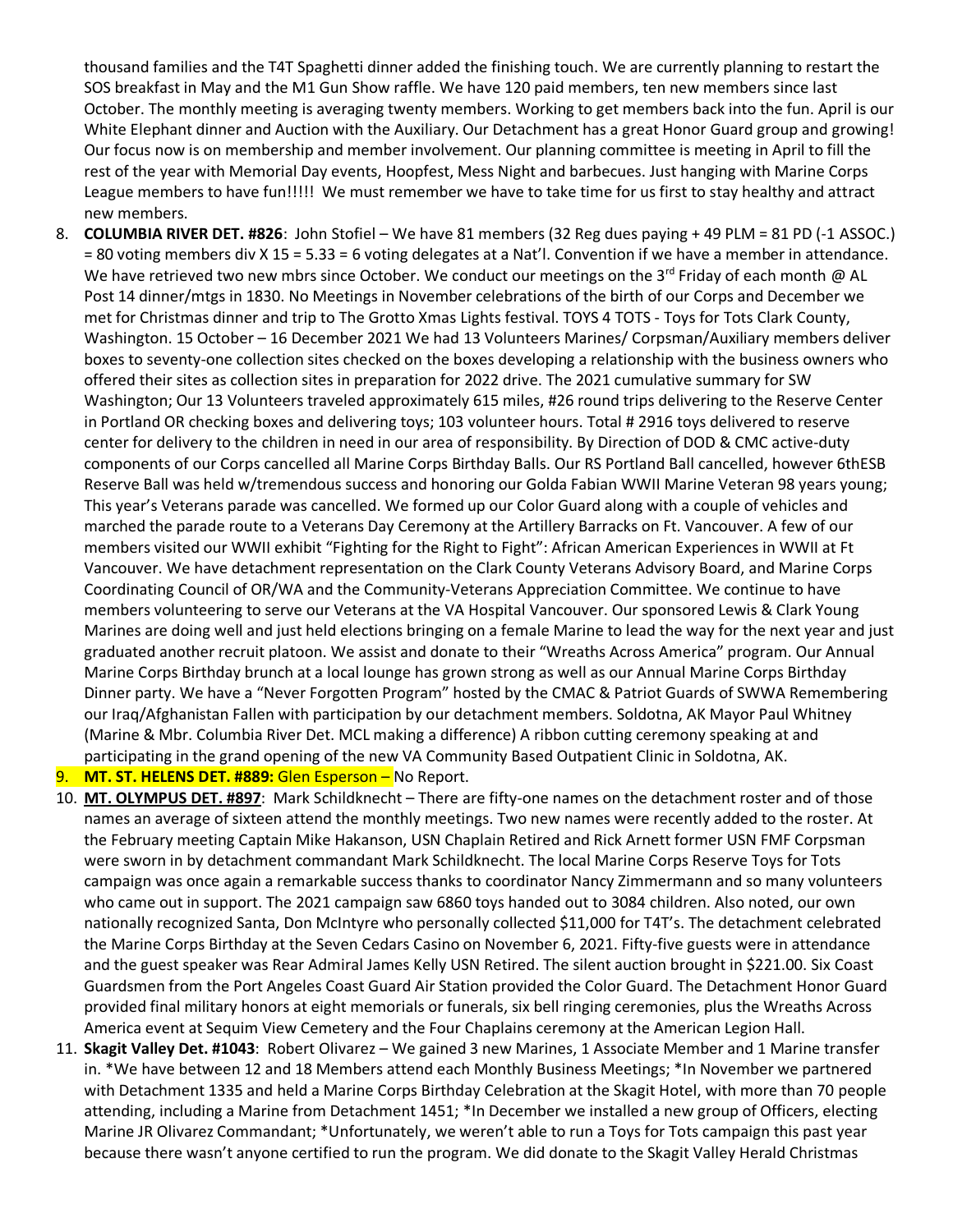Fund and the American Legion Christmas Baskets program. We did receive donations for our Christmas fund from several local businesses. \*We have been actively pursuing the 75th Anniversary of the Department of Washington Convention: \*Several members have been active in the Military Order of the Devil Dogs, attending Growls. We look forward to upcoming events that are right around the corner, happening in our area: \*Memorial Day is our biggest event of the year- 3 flag folding ceremonies; \*75th Anniversary of the Department of Washington Convention in June; \*Our current strength is: 44 Marines and 3 Associate members for a total of forty-seven members of our Detachment. We have 22 PLMs currently. Sadly, one Life Member, Marine Rudy Frick, reported to the Supreme Commandant in January 2022.

- 12. **YAKIMA KITTITAS VALLEY DET. #1055**: Nicholas Myers Current detachment strength is twenty regular members, three associate members, and 14 Life members. We have had one member join the Supreme Commandant since the Fall Staff meeting. This report shows limited activity due to Covid restrictions. Activities since the Fall Staff meeting include the GYVVC Stand down on October 23, 2021, at the Central Washington State Fairgrounds. The detachment had a table set up for recruiting and support. Over eight hundred veterans and family members were served. The annual Marine Corps Ball was cancelled so, on Nov. 8, the detachment held a Marine Corps birthday potluck at the DAV Services hall. Approximately forty people were in attendance, and we celebrated with the traditional cake ceremony and a reading of the Commandant's message to the Corps. Det. was represented in the Veterans Day parade on Nov. 11 with a color guard detail. Later that afternoon the annual Veterans Day service was conducted by our members. No involvement in the Toys for Tots program. Bravo Co. is absent, and the program was run primarily by the Salvation Army. Our assistance was offered by not accepted. Military honors were provided for three funerals since the Fall Staff meeting. Sadly, one of those was for Gordon Quesnell, our Senior Vice Commandant who passed to the Supreme Commandant on 22, 2021. Current projects include preparations for the Memorial Day parade sponsored by Det. 1055.
- 13. **CPL JOSEPH P. BIER DET. #1119**: Bonnie Holden Our Meetings have resumed. Our auxiliary members have joined as Associate Members which has increased the Detachment by four members. We are in the process of planning our Honor Guard for the Memorial Day ceremony. We will provide Honors at the Grand Mound Cemetery as well as the Centralia College. We have been about a third of our members attend the meetings. We also have an All-Marines Breakfast which is well attended on the 2nd Saturday of each month at Denny's in Centralia WA. We are working on recruitment for the detachment. Our Young Marines continue to drill two times a month. Looking forward to reporting more since the country has opened for June 2022.
- 14. **CAPT. DANIEL B. BARTLE DET #1335:**  Stephen Reese We co-hosted a Marine Corps Birthday celebration along with the Skagit Detachment 1043 at the Skagit Casino/hotel; We continue to support the local American Legion POST 7 by cooking Saturday night dinners. Held elections and Bruce Barton will be installed as the Commandant and I will slide over to Senior Vice. We will not be at the April meeting.

Along with the city of Bellingham, we are hosting a Memorial Day parade Saturday May 28th with crossing the LOD at Noon. All are welcome. Gold Star Families are coming, and we will be hosting them in private reviewing area at Assumption Church. Anyone interested in having an entry in parade on Memorial Day Parade website goes live Friday for registration.

15. **COL RICHARD FRANCISCO #1451**: – Robert Gabelein – We have fifteen life members, four of which attend on a regular basis. We have nineteen annual dues paying members of which seven have paid their current dues and twelve really do not care. We normally have five, sometimes six members to attend the monthly gathering. That is the Board of Trustees plus one! Have not done a lot of activities during Covid. We did have a successful Toys for Tots drive this year serving about 460 children on the south end of the island. We have not had any memorial services since the fall of 2021. These we for veterans on the north end of the island and were of different branches. We are looking forward to this year in getting back to our normal fundraising and parades in which we are involved.

## **OLD BUSINESS**:

- 1. John Stofiel for J/A Proposed bylaw change sent to the J/A Shane Inman and distributed to the detachments for review and pending approval at the Dept. Convention. Copies available from the Dept. Adjutant.
- 2. Rex Hopper had a discussion with the Dept. Cmndn't in Oct and suggested we eliminate the Dept. VAVS position since we have only three medical centers here in WA and I never hear from the Detachment Reps in those areas for the purpose of submitting a report. I suggested to have those three separate individuals submit a report on their own. Dept. Cmndn't appoints and/or dissolves committees. Cmndn't Hilbish closed the VAVS committee and the detachments who are in VA Hospital aor would be responsible for that report to Dept.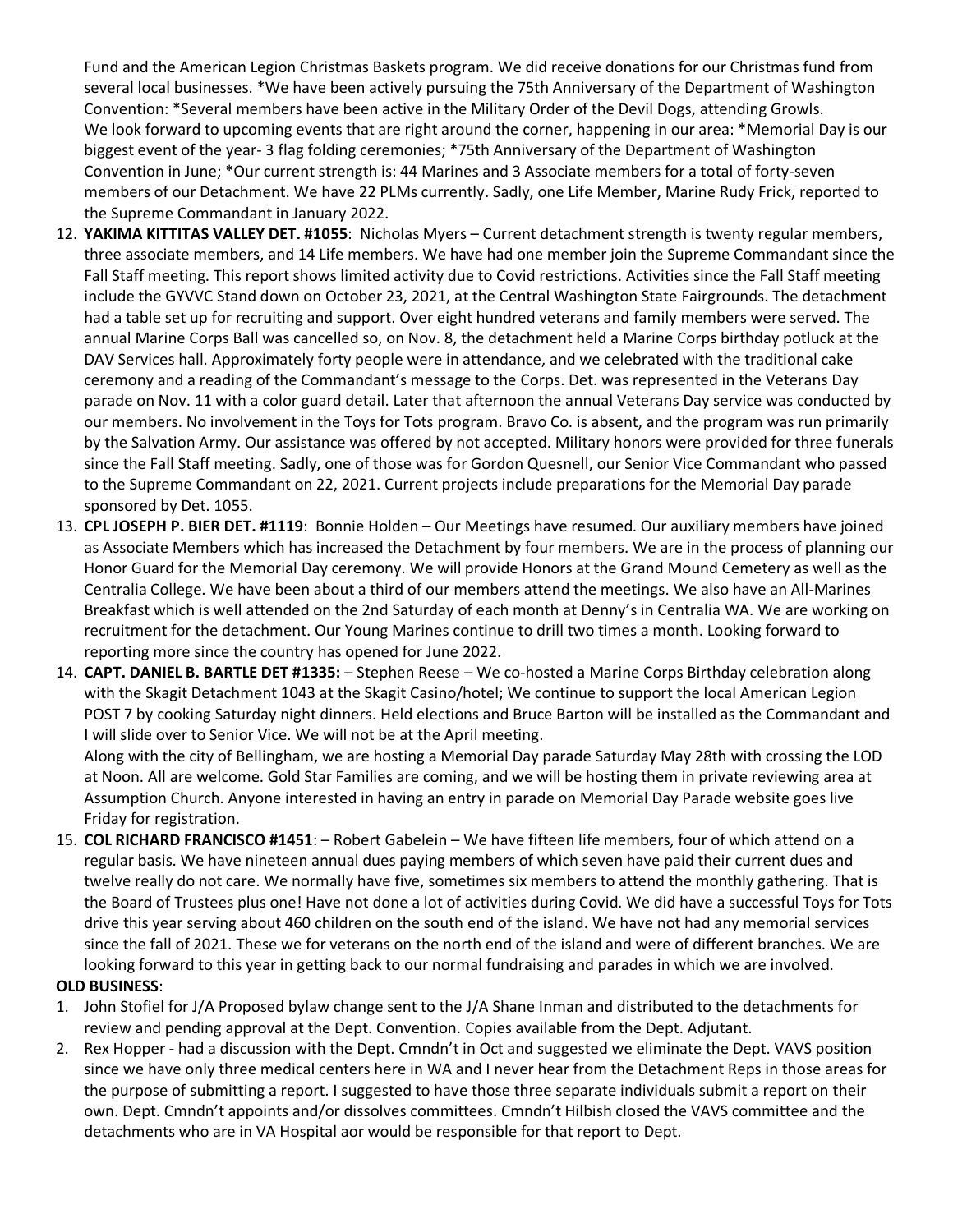- 3. Adjutant Ott brought forth discussion to address the future planning of the Department Conventions to be held over 2 days instead of 3 days. Tabled discussion until Fall Staff. Following brief discussion, it was shared by the Commandant that there is no problem with holding the Dept. Convention over the two day and those who wish to arrive early (Thurs) on the evening prior to the convention is not an issue.
- 4. Randy Ott We opted for the 75<sup>th</sup> Anniversary of the department of Washington to offer an "Evergreen Ribbon w/a 75 silver in color device for the ribbon. I have contacted all detachments concerning numbers for the purchase of the ribbons at \$5.00 each. I motion that the Dept. of WA purchase 33 ribbons w/devices for the people who may have missed out on purchasing, to offer to those coming to the convention and replacements for later. (Marine Dan Abbott, Past Dept. Cmndn't. donated \$500.00 to the cause. If we order 270 =\$1,350.00) The motion to buy 33 ribbons s/devices @5.00 ea. \$165.00. Second, carried.
- 5. George Hilbish Reminder if any of you have a nomination for Dog of the Year for the Military order of the Devil Dogs, please present nominations to PDD Bonnie Holden.

### **NEW BUSINESS**:

For the Department of Washington, we have one bid from the Skagit Valley Detachment #1043. Joel Cartwright – Following the Fall Staff meeting I returned to our detachment and retrieved the permission of our members to host the 75<sup>th</sup> Anniversary Convention of the Department of Washington. We will host on 2-4 June 2022 at the Skagit Hotel and Casino  $2^{nd}$  Thursday Early arrivals no activities; Opening Ceremony 1000 on Friday the  $3^{rd}$ . Dennis Dressler moved that we accept the bid from the Skagit Valley Det. 1043, second, carried.

## **GOOD OF THE LEAGUE**:

1. NW Division Nat'l Vice Cmndn't John Moysiuk – Thank you all for coming, it is impressive that we have good participation, not just the camaraderie and the food. Thank you to Skagit Valley Det for hosting our 75<sup>th</sup> Annual Convention and now I can relay to the National Cmndn't that we are having a convention in WA. Couple of items I wanted to share. 1) *"Rock 32 Ceremony"* is, show of hands, mostly new members, right. When we bring up something on the agenda, we need to provide a brief description of the event we are speaking of so all are on the same com. The Rock 32 Ceremony is a Memorial Ceremony for the 32 Marines who in 1946 were enroute to Seattle when their transport plane crashed into the South Tahoma Glacier on Mt Rainier and their remains have since 1945 been interred in the glacier at the request of the families of those Marines. The first ceremonies were upon the Mountain where there is a stone memorial rock, we are no longer meeting on the mountain due to the deuteriation of the road to the original memorial site being closed by the Rangers. We moved the ceremony to Enumclaw, WA which sets at the foot of Mt Rainier at a memorial the Department and local detachment placed a duplicate rock memorial for the continued remembrance. Our annual ceremony is the last Saturday in August at 1200 at Enumclaw Veteran's Memorial Park Hwy 410 1151 Roosevelt Ave. Enumclaw, WA 98022. 2) As it is that time of year that detachments hold elections, and it is incredibly important that your ROI's (Report of Officers Installation) be sent and forwarded up the chain of command. It needs to be sent to Dept, Division and then up to National. This is critical to ensure that our member database is kept up to date and the Det Cmndn't and Paymaster can access the member data base in the "Member Library" on the National website. Click on Database Portal. Every member has access to the database where you enter your email address and your password dd4. You can find all the forms, bylaws, procedures concerning the league. Nat'l is working hard to ensure positive com from all levels to reduce operational costs with removing the old hard copy copies programs. Hat's off to the Dept. Washington and Detachment Paymasters as our financial situations are 100% tied into the National entity for delivery of our PLM Annual payments being directly deposited into our accounts. We are on of the few Departments tied into "Direct Deposit." Bob Schneider, Adj Det. 531 – You shared we send our ROIs to three places, or do we just send it to three places or just to the state and state forwards it? On the bottom of the ROI Form, it says send to the Dept Adj/Paymaster who forwards to National Membership Supervisor and NW Div National Vice Cmndn't. John Stofiel, Adjutant as the Adj/Paymaster for my detachment I have found that documents sent forward that do not entail any monies I send to each entity via email and in the email I let the Dept Adjutant and Paymaster, NW Division National Vice Commandant and the National membership supervisor know that if they want a hard copy I will send one and I ask for a response from them that they have received same and if they want a hard copy. I have never been asked for a hard copy and I have been doing it this way for several years. As the new Dept. Adjutant, I will forward if when I receive it if it was not sent via email to all required. I send it to Dept Adjutant and Paymaster then cc: NW Division Vice and Nat'l Membership Supervisor. John Moysiuk… I will be giving a class at the convention on "how to" on the database all are welcome to join with me then.